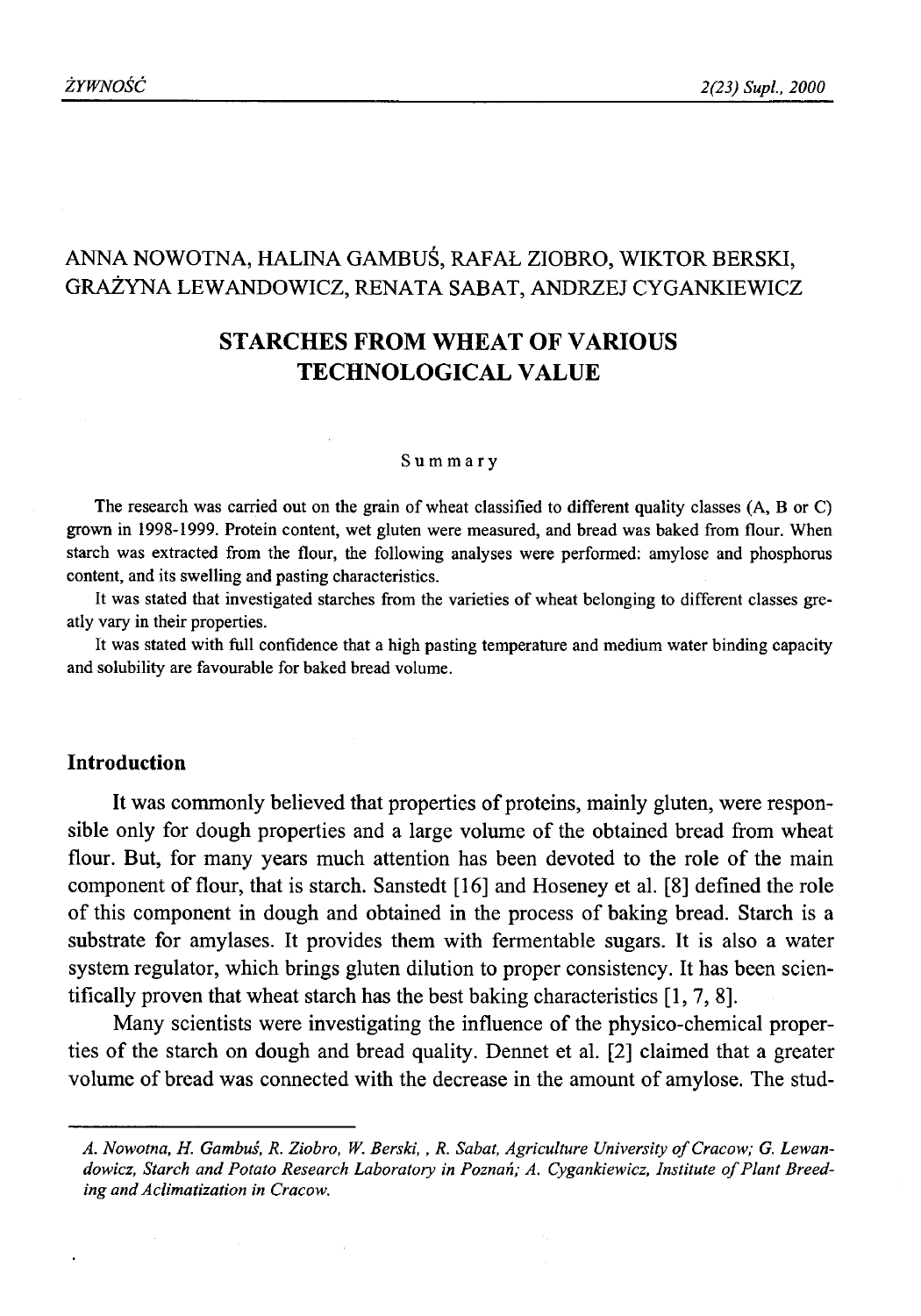ies of Werli and Pomeranz [14], followed by Gambuś [5] proved the important role of fatty substances in flour, especially glicolipids, but also phospholipids in the formation of dough structures.

The integrity of starch granules plays an important role in obtaining the optimal properties of dough. It depends on its swelling and pasting properties. Although Gambuś et al. [17] showed a negative correlation between baked model breads and starch solubility in water, the recent studies by Gambuś [4, 5] proved, that limited swelling and solubility positively influenced bread quality.

Apart from the starches of low viscosity, which have a negative impact on bread quality, the extent of viscosity of starch pastes plays no key role in the formation of bread structure [17].

Basing on a thermal analysis of wheat flour Eliasson et al. [3] claim that a high pasting temperature and a small paste enthalpy improves baking properties.

From the work of D'Appolonia and Gilles [1] one can conclude that baking properties of starch depends not only on a type of plant from which the starch was extracted, but also its variety. There is a lack of full information about the physicochemical properties of the starch extracted from wheat varieties belonging to different quality classes. Therefore, this problem is the subject of this article.

## **Materials and methods**

Winter and spring wheat came from the two cultivation seasons of 1998 and 1999 [table1].

The above mentioned varieties were divided into classes according to the following quality parameters [9]: a falling number of grain, protein content in grain, sedimentation test, farinnographic analysis (water absorption, softening), bread volume, flour yield.

The starches were separated by the laboratory method [15], next they were analyzed to determine their total phosphorus content by Marsch [11], pasting characteristics of 8.5% water suspensions in a rotating viscometer Rheotest II, using spikes as a measuring device [6], water binding capacity (WBC) and solubility in water at 60° and  $90^{\circ}$ C by modified the Leach's method [15] and apparent amylose content by Morrison and Laignalet [13].

## **Results and discussion**

The starch was extracted from eight varieties of wheat (grown in the season of 1998-1999 (Table 1)), which were classified according to their quality [9] into A, B and C classes.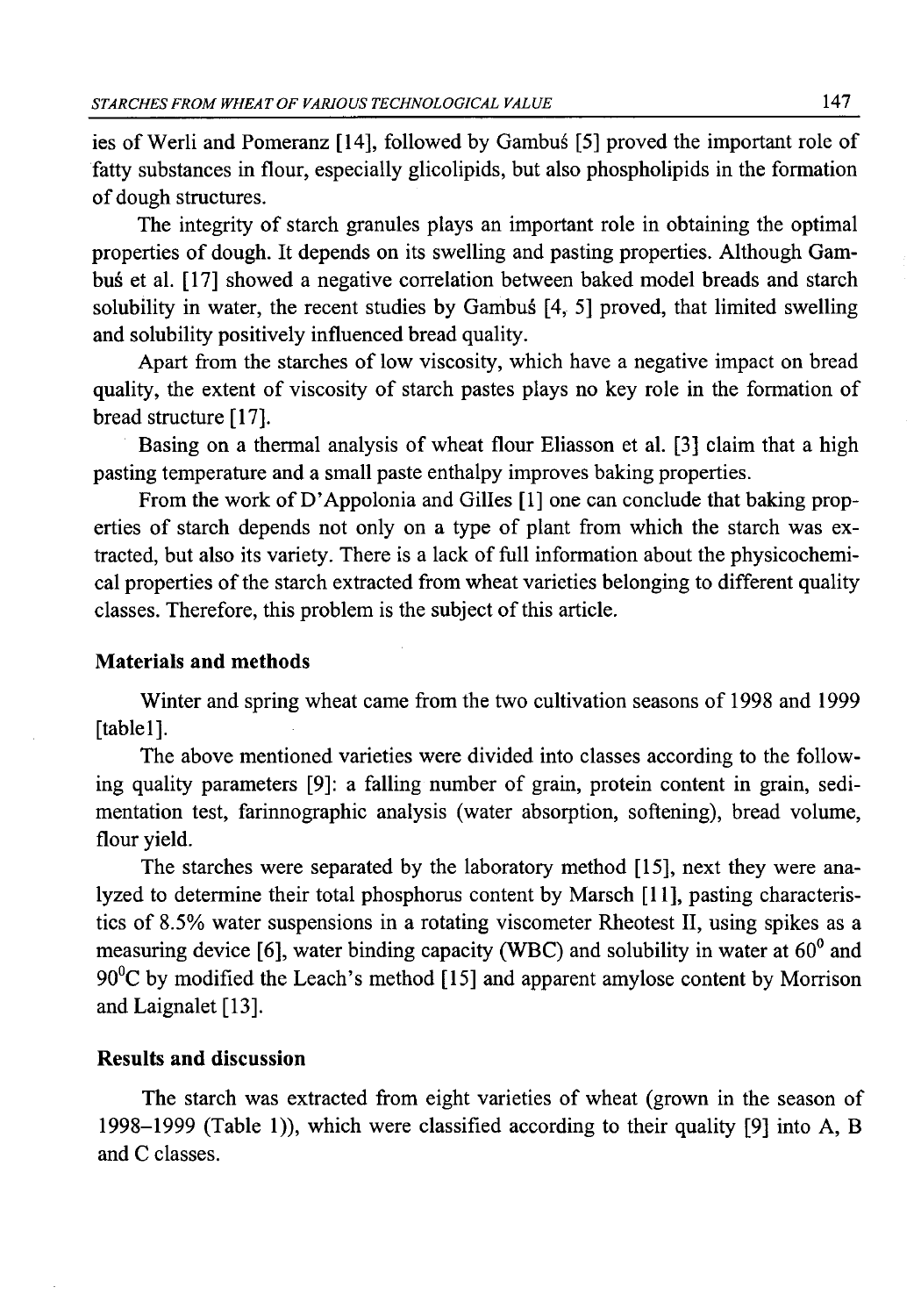Table 1

| Kind of variety | Harvesting season | Variety of wheat | Quality class |  |
|-----------------|-------------------|------------------|---------------|--|
| Jara            |                   | Torka            | А             |  |
|                 | 1998              | Jasna            | A             |  |
|                 |                   | Eta              | A             |  |
| Ozima           |                   | Begra            | A             |  |
|                 | 1998              | Almari           | C             |  |
|                 |                   | Elena            | C             |  |
| Jara            |                   | Torka            | A             |  |
|                 | 1999              | Jasna            | A             |  |
|                 |                   | Eta              | в             |  |
|                 |                   | Helia            | C             |  |
| Ozima           |                   | Begra            | A             |  |
|                 | 1999              | Kobra            | C             |  |
|                 |                   | Elena            | ⊂             |  |

Characteristics of the used for research material.

The extent of changes of the physicochemical properties of the starches from the varieties of wheat of the same quality class is presented in table 2. From this table one can conclude that the value of the individual physicochemical properties do not considerably vary for the starches of different quality classes. On the contrary, the starches from the wheat of different quality classes were characterized by a similar range of changes of the individual properties.

T a b 1 e 2

Properties of starch isolated from wheat of different quality classes.

|                  | Starch properties  |                          |                           |                |                                     |                |                                                    |                                |  |  |
|------------------|--------------------|--------------------------|---------------------------|----------------|-------------------------------------|----------------|----------------------------------------------------|--------------------------------|--|--|
| Quality<br>class | Amylose<br>content | Total<br>phos-<br>phorus | <b>WBC</b><br>[g/lg d.m.] |                | Starch solubilty in<br>water<br>[%] |                | Pasting characteristics                            |                                |  |  |
|                  | [%]                | [mg%]                    | $60^{\circ}$ C            | $90^{\circ}$ C | $60^{\circ}$ C                      | $90^{\circ}$ C | Pasting<br>temp.<br>$\lceil{^\circ}\text{C}\rceil$ | Maximum<br>viscosity<br>[B.u.] |  |  |
| A                | $17.9 - 22.1$      | $47 - 60$                | $5.1 - 6.9$               | $9.1 - 10.5$   | $0.5 - 5.0$                         | $7.7 - 10.7$   | $63.5 - 79.5$                                      | $46 - 101$                     |  |  |
| $R*$             | 18.2               | 57                       | 6.2                       | 9.9            | 3.1                                 | 7.1            | 73                                                 | 84                             |  |  |
| C                | $19.6 - 21.1$      | $48 - 55$                | $5.7 - 6.5$               | $9.3 - 11.0$   | $1.4 - 3.2$                         | $4.8 - 14.1$   | $64.5 - 78.5$                                      | $38 - 58$                      |  |  |

\*only one variety was analysed in this class.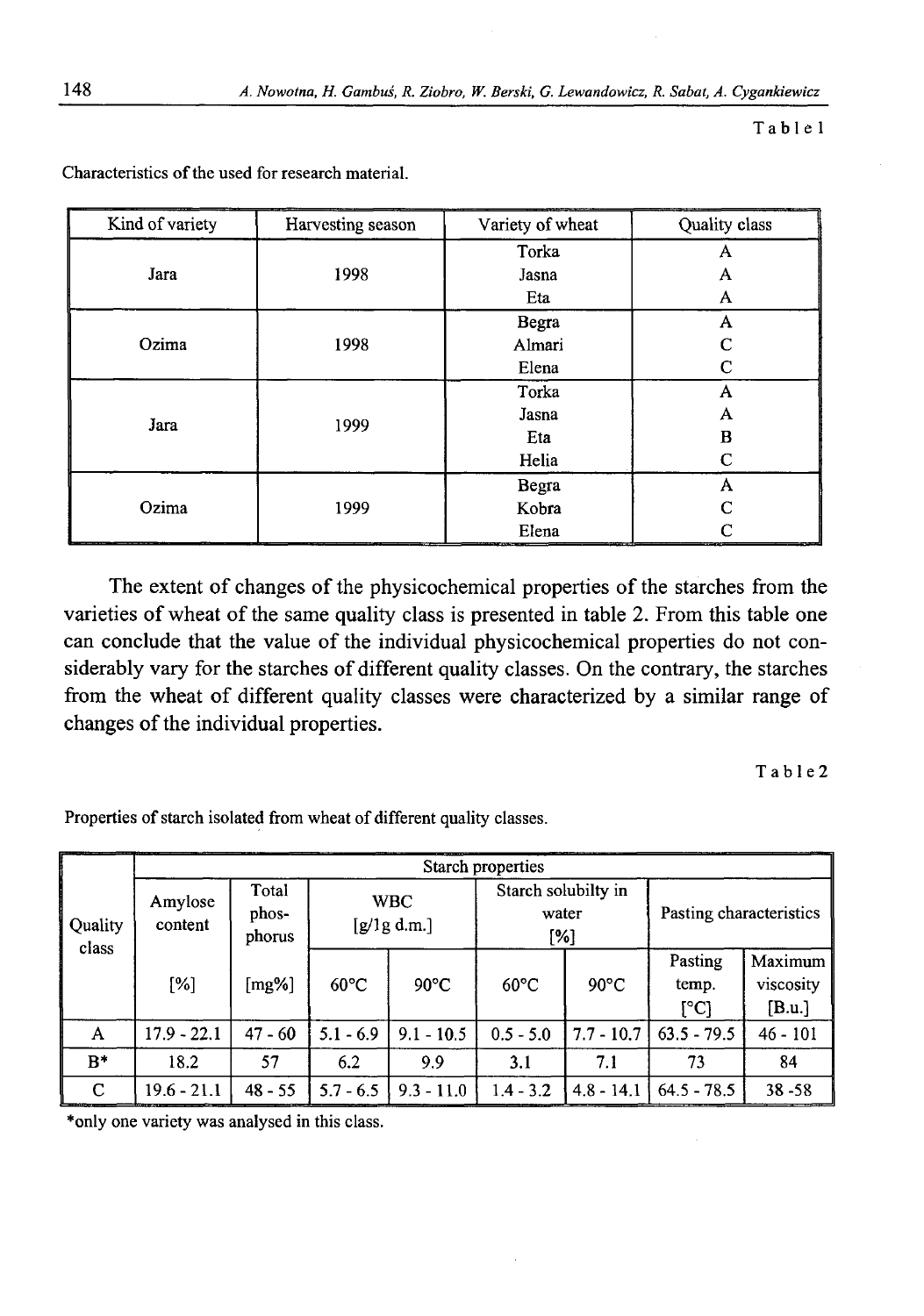Protein content, wet gluten and the physicochemical properties of the starch extracted from the flour of the specific variety were compared with the volume of baked bread. Pearson's linear correlation coefficient was computed between protein content and wet gluten and physicochemical properties of starch and bread volume.

It was proven there was no significant correlation between protein content, wet gluten and volume of bread, despite the well known role of gluten in the formation of baking value of wheat flour.

A highly significant (at importance level 0,01) positive correlation  $(r = 0.70)$  was obtained between pasting temperature of starch and bread volume. This correlation was presented in fig. 1 and was confirmed in Eliason's work [3]. The authors think that completing of starch pasting causes to finish the increase in bread volume in the oven, and if it occurs at a higher temperature, there is more time for bread volume to increase.



Fig. 1. Bread volume vs pasting temperature of starch.

In fig. 2 an inversely proportional correlation between bread volume and maximum starch pastes viscosity was presented. This observation is supported by a correlation coefficient between the mentioned properties which is  $r = -0.68$  (at importance level 0,01). This correlation is contrary to the works of Gambuś et al. [17], where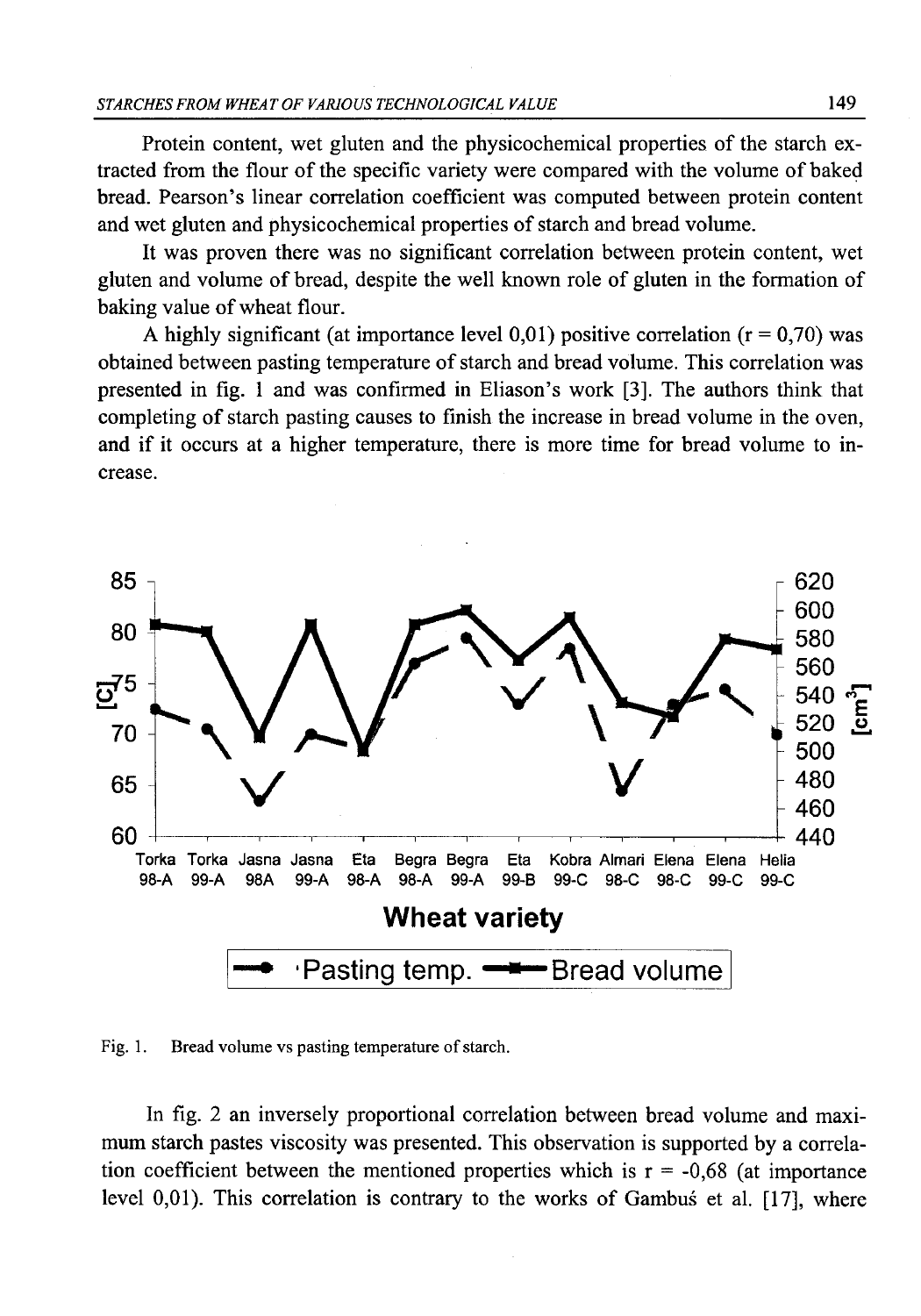model breads (40 g of dough) were made from gluten and starch of very different viscosity (27—474 mPa-s). These results were not confirmed in the later works by the above - mentioned author [4, 5], who baked model breads and came to the conclusion that functionality of starch in bakery goods did not depend on maximum paste viscosity, but on these physicochemical properties that influenced the size of swelling and pasting of starch during dough formation and baking.



Fig. 2. Bread volume vs maximum viscosity of starch paste.

The content of starch lipids was measured by assessing the content of phosphorus [12]. Results obtained in the present work do not confirm the important role of starch lipids, mostly phospholipids, in the formation of dough structure, as was shown in the earlier works [5]. It is not surprising, because during the formation of dough from flour, glicolipids play the main important role. However, artificially created flour made from starch, dry vital gluten [5] was used for baking model breads and due to the lack of glicolipids a positive role of starch phospholipids was shown in stabilization of the gas pores of bread and in increasing of loaf volume.

The correlation between water binding capacity or solubility of starch and bread volume has not been confirmed. According to Sanstead's theory [16] the most suitable is such water binding capacity and solubility of starch granules, that ensures their proper contact with gluten with preservation of granule integrity. It leads to the conclusion that the most proper are medium values of these parameters.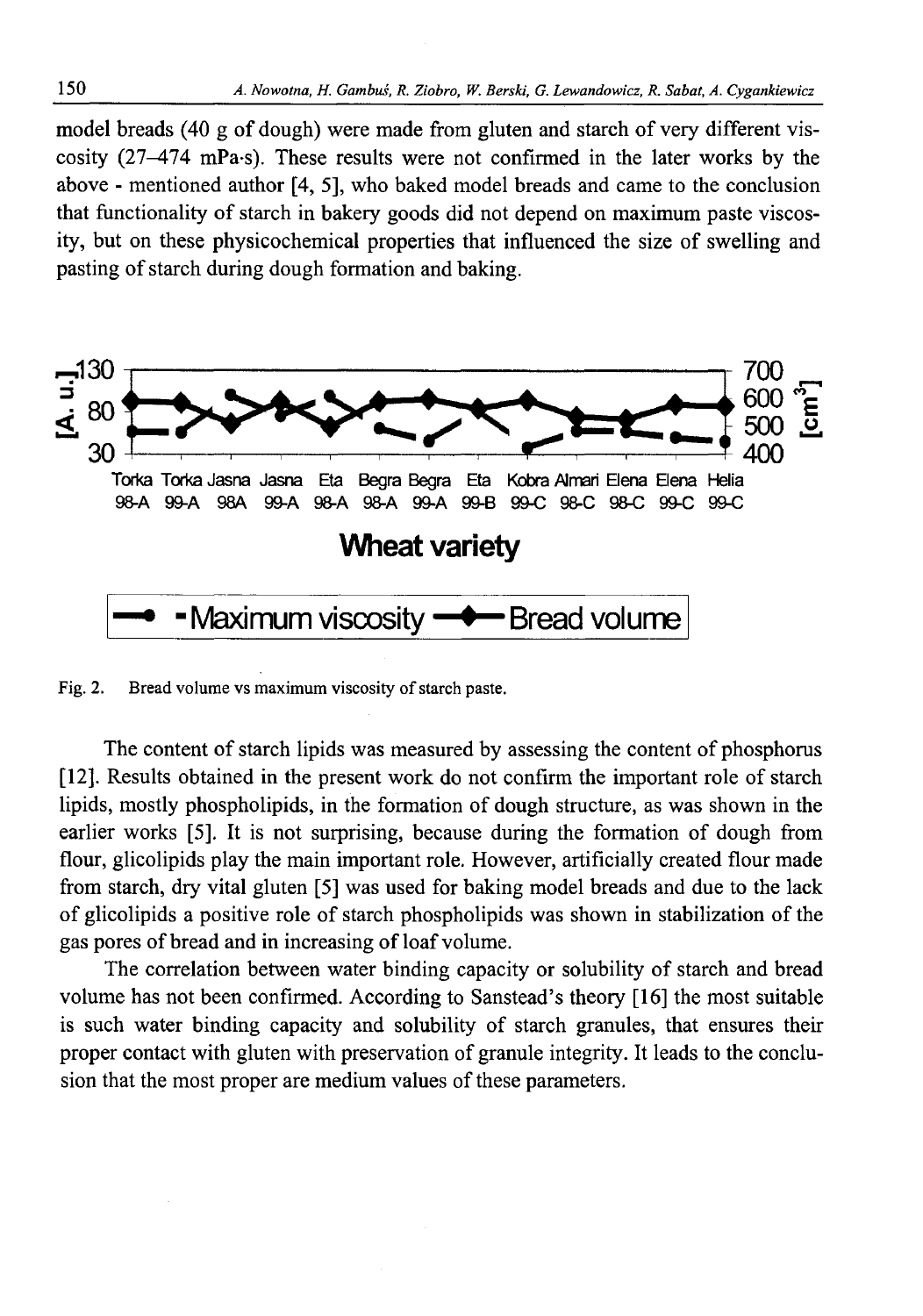#### **Conclusion**

The results obtained in the present work show that the properties of starch isolated from different varieties are not considerably different from various quality classes. It was only stated with full confidence that a high pasting temperature and medium water binding capacity and solubility in water of starch are favourable for obtaining optimal baking performance.

### **LITERATURE**

- [1] D'Appolonia B.L., Gilles K.A.: Effect of various starches in baking. Cereal Chem., 48, 1971, 625.
- [2] Dennett K., Sterling C.: Role of starch in bread formation. Starch/Stärke, 31, 1979, 209.
- [3] Eliasson A.C., Gudmundsson M.: Thermal behaviour of wheat starch in flour Relation to flour quality. Lebensm. Wiss. U. Technol., 28, 1995, 227.
- [4] Gambuś H.: Przydatność testu wypiekowego do oceny zmian jakości skrobi. Mat. Na VI Letnią Szkołę Skrobiową, Poznań, 1994, 176.
- [5] Gambuś H.: Wpływ fizyczno-chemicznych właściwości skrobi na jakość i starzenie się pieczywa (badania modelowe). Zesz. Nauk. AR w Krakowie, Rozprawy nr 226, 1997.
- [6] Gambuś H., Nowotna A.: Physicochemical properties of deffated *Triticale* starch Pol. J. Food Nutr. Sci., 1/42, 1992, 101.
- [7] Hoseney R. C., Finney K. F., Pomeranz Y., Shogren M. D.: Functional (breadmaking) and biochemical properties of wheat components. VIII. Starch. Cereal Chem., 48,1971,192.
- [8] Hoseney R. C., Lineback D.R., Seib P.A.: Role of starch in baked foods. The Bakers Digest, 52, 1978, 11.
- [9] Klockiewicz-Kamińska E., Brzeziński W.: Metody oceny i klasyfikacji jakościowej odmian pszenicy. Wiadomości Odmianoznawcze, Zeszyt 67, 1997, COBORU, Słupia Wielka.
- [10] Kusunose Ch., Fujii T., Matsumoto H.: Role of starch granules in controling expansion of dough during baking. Cereal Chem., 76, 1999, 920.
- [11] Marsch B. B.: The estimation of inorganic phosphate in presence of adenosine triphosphate. Biochem. Biophys. Acta, 32, 1959, 357.
- [12] Morrison W. R.: Lipid in cereal starches: a review. J. Cereal Sci., 8, 1988, 1.
- [13] Morrison W.R., Laignelet B.: An improved colorimetric procedure for determing apparent and total amylose in cereal and other starches. J. Cereal Science, 1, 1983, 9.
- [14] Pomeranz Y.: Modem cereal science and technology. VCH Publishers, 1987.
- [15] Richter M., Augustat S., Schierbaum F.: Ausgewahlte Methoden der Starke-chemie. VEB Fachbuch Verlag, Leipzig, 1969.
- [16] Sandstedt R.M.: The function of starch in backing of bread. The Bakers Digest, 36, 1961, 36.
- [17] Gambuś H., Lewczuk J., Nowotna A., Fortuna T.: Effect of physicochemical properties of triticale starch on selected indices of bread quality. Acta Alim. Pol., 14, 1988, 131.